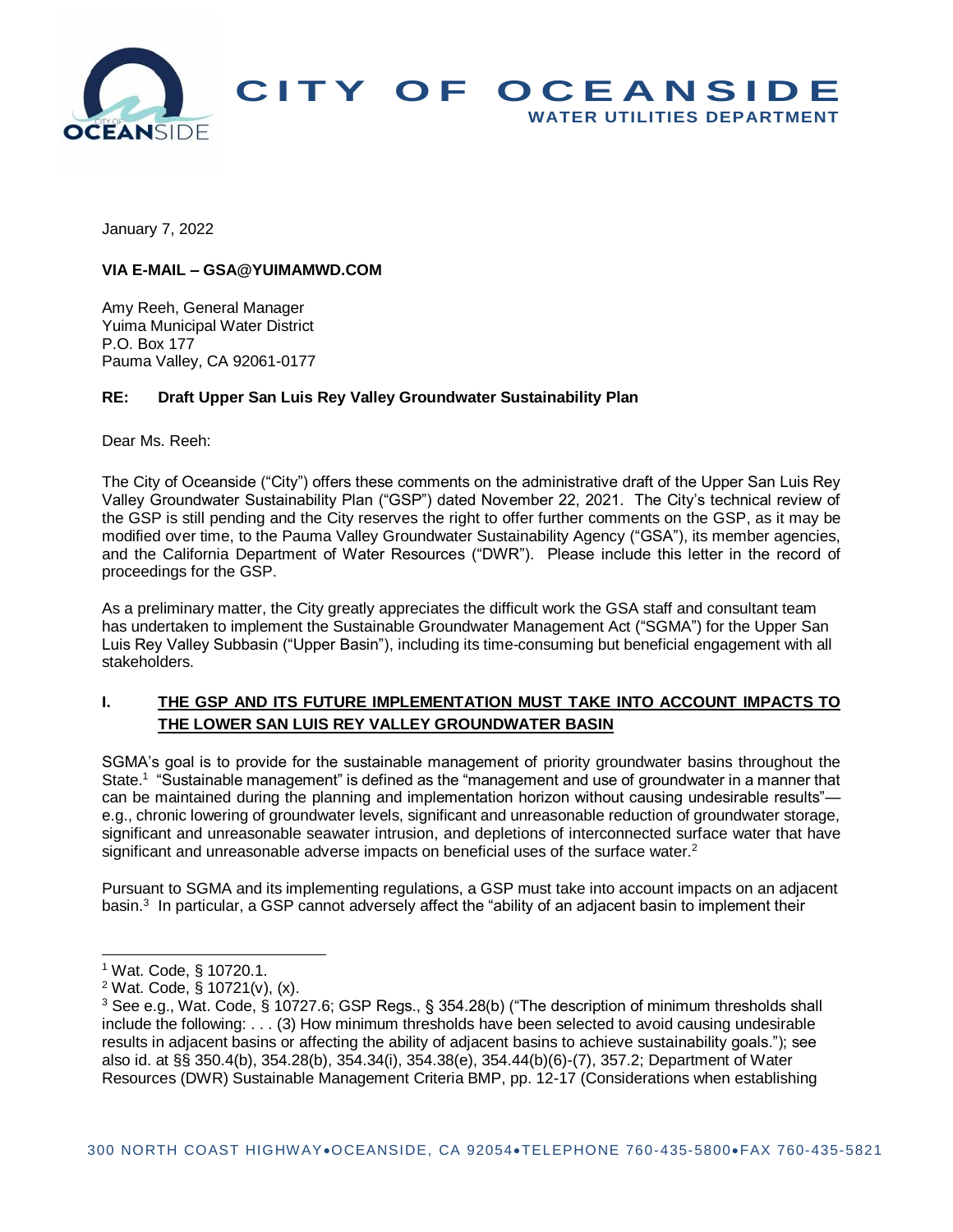January 7, 2022 Page 2

groundwater sustainability plan or impede[] achievement of sustainability goals in an adjacent basin."<sup>4</sup> Any GSP that cannot meet this standard will not satisfy SGMA.<sup>5</sup>

The City appreciates the GSP's acknowledgment of a significant hydrologic and hydraulic connection with the Lower San Luis Rey Valley Subbasin ("Lower Basin").<sup>6</sup> Groundwater management in the Upper Basin impacts the availability of San Luis Rey River underflow in the Lower Basin. There is a direct link between groundwater in the Upper Basin and surface water in the San Luis Rey River downgradient of the Upper Basin.

### **II. THE GSP AND FUTURE IMPLEMENTATION MUST AVOID ADVERSE IMPACTS TO THE CITY'S WATER RIGHTS**

The City holds a senior priority pre-1914 appropriative right to divert up to 7,250 afy from the San Luis Rey River. Additionally, the City holds a permit from the State Water Resources Control Board (Permit 5229) to appropriate 1,250 acre-feet per year (afy) from the San Luis Rey River. The City's interest is ensuring that groundwater management in the Upper Basin does not adversely impact the City's ability to make full beneficial use of its water rights to the San Luis Rey River. SGMA does not "determine[] or alter[] surface water rights or groundwater rights under common law or any provision of law that determines or grants surface water rights."<sup>7</sup> Accordingly, implementation of the GSP, including management of pumping in the Upper Basin, should avoid any adverse impacts to the City's senior priority water rights.

## **III. THE CITY SUPPORTS AND ENCOURAGES ROBUST MONITORING OF INTERBASIN FLOWS**

The GSP describes the existence of stream gaging stations at the bottom of the Pala Subbasin which provide information about the outflows from the Upper Basin.<sup>8</sup> The GSP also indicates that the monitoring network to be implemented pursuant to SGMA "will include collection of surface flow and water level data" and that at a minimum, "such data should be collected at the downstream end of the Pala Subbasin, possibly from an existing gauging station."<sup>9</sup> The City urges the GSA to ensure the implementation of an adequate monitoring plan, including the installation and maintenance of necessary monitoring infrastructure to measure interbasin flows to the Lower Basin. Further, such data should be made available to Lower Basin stakeholders such as the City to ensure the avoidance of adverse impacts to San Luis Rey River water right holders downstream of the Upper Basin.

## **IV. CONCLUSION**

The City appreciates the opportunity to provide these comments on the draft GSP and the GSA's consideration of potential impacts on the Lower Basin. The City looks forward to future dialogue and communication regarding efforts to monitor interbasin flows and the avoidance of impacts to downstream San Luis Rey River water right holders.

l

minimum thresholds for each sustainability indicator includes the adjacent basin's minimum thresholds); DWR Modeling BMP, pp. 21-22; DWR Water Budget BMP, pp. 12, 16, 17, 36.

<sup>4</sup> Wat. Code, § 10733(c).

<sup>5</sup> Ibid.; GSP Regs., §§ 350.4, 354.8(d), 354.14, 354.18, 354.28(b)(3), 354.44(b)(6), 354.44(c), 355.4(b), 356.4(j), 357.2(b)(3); DWR Monitoring Networks and Identification of Data Gaps BMP, pp. 6, 8, 27; DWR Water Budget BMP, pp. 7, 12, 16, 17, 36; DWR Modeling BMP, pp. 21-22; DWR Sustainable Management Criteria BMP, pp. 9, 31.

<sup>6</sup> GSP at pp. 0-3, 2-3 & 2-4.

 $7$  Wat. Code, § 10720.5(b); see also Wat. Code, § 10720.1(a) and (b).

<sup>8</sup> GSP, p. 3-13.

<sup>9</sup> GSP, p. 5-3.